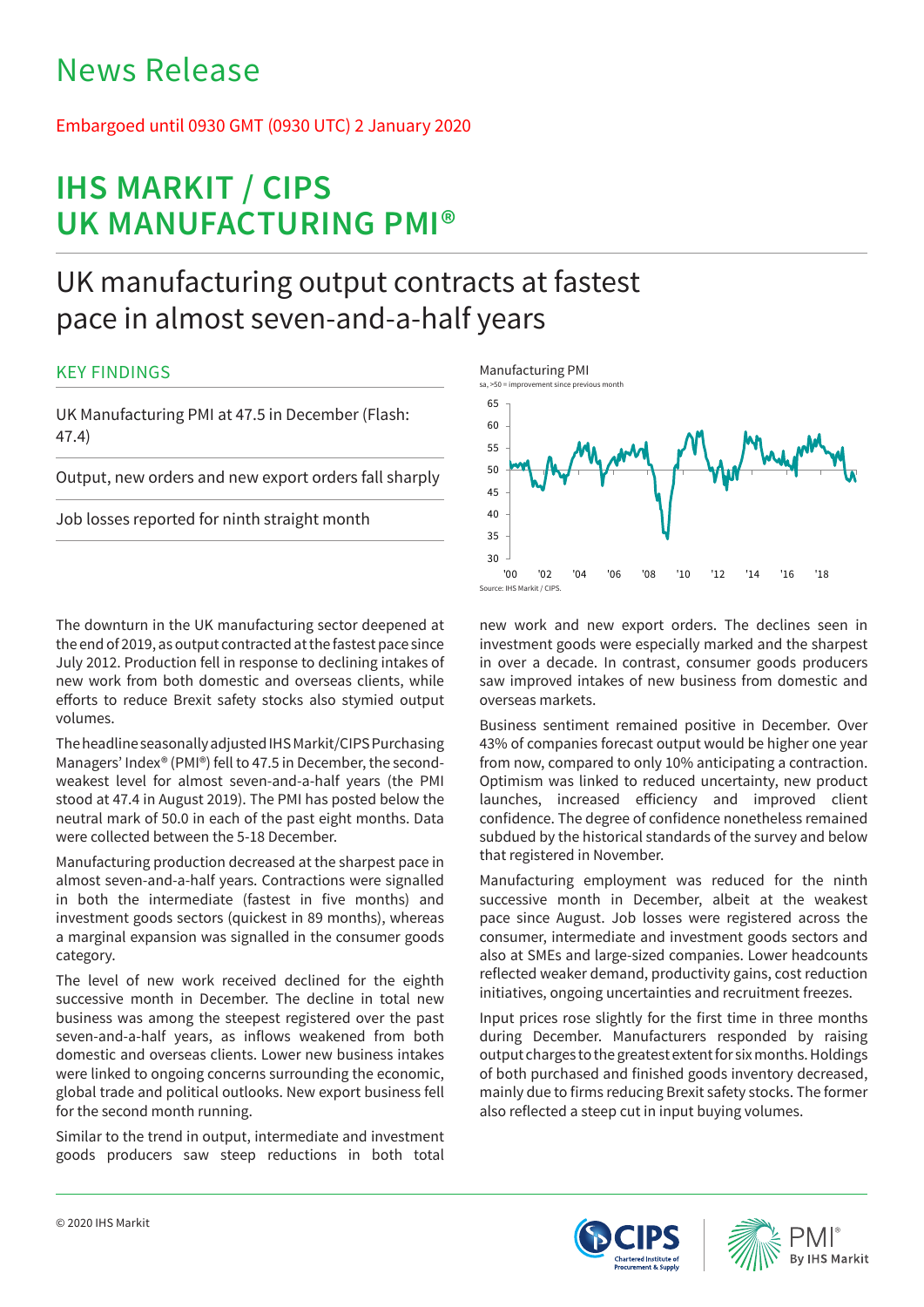# COMMENT

Rob Dobson, Director at IHS Markit, which compiles the survey:

*"The UK manufacturing sector took a turn for the worse at the end of 2019. Output fell at the quickest pace in*  seven-and-a-half years as new order inflows decreased *and Brexit safety stocks were reduced. With demand*  weak and confidence remaining subdued, input purchasing was pared back sharply and jobs cut for the *ninth successive month.*

"The downturn is still being hardest felt at companies reliant on investment and business-to-business *spending. The steepest reduction in output was at*  investment goods producers, as continued uncertainty meant new orders and new export business suffered the *steepest contractions in over a decade. Intermediate goods producers also experienced marked drops in output and new work received. There was a pocket of*  growth, however, as consumer goods production edged higher. On this basis, it looks like UK manufacturing and the broader economy may both start the new decade as they began the last, too reliant on consumer *spending and still waiting for a sustained improvement in investment levels."*

Duncan Brock, Group Director at the Chartered Institute of Procurement & Supply:

"The pace of manufacturing's decline in December will set alarm bells ringing as production levels sank at *their fastest levels since July 2012 and with no sign of immediate recovery in sight.*

"As the downturn deepened, Brexit uncertainty continued to dominate the business landscape and impact on client confidence. Combined with the effects of a slowing global economy, new orders from domestic *and export markets dried up at one of the fastest rates seen in seven-and-a-half years.*

"This impact trickled down to job creation strategies, as the pace of job losses intensified and companies were *reluctant to commit to additional expense. Businesses*  continued to be squeezed as input prices rose as a result *of shortages and transportation costs.*

*"In the closing stages of the year the sector has ended on a dreary note. Though the result of the General*  Election will bring some clarity to businesses, it still feels *like a long road ahead for manufacturing to recover*  its losses from this year and there will still be some obstacles to overcome in 2020."